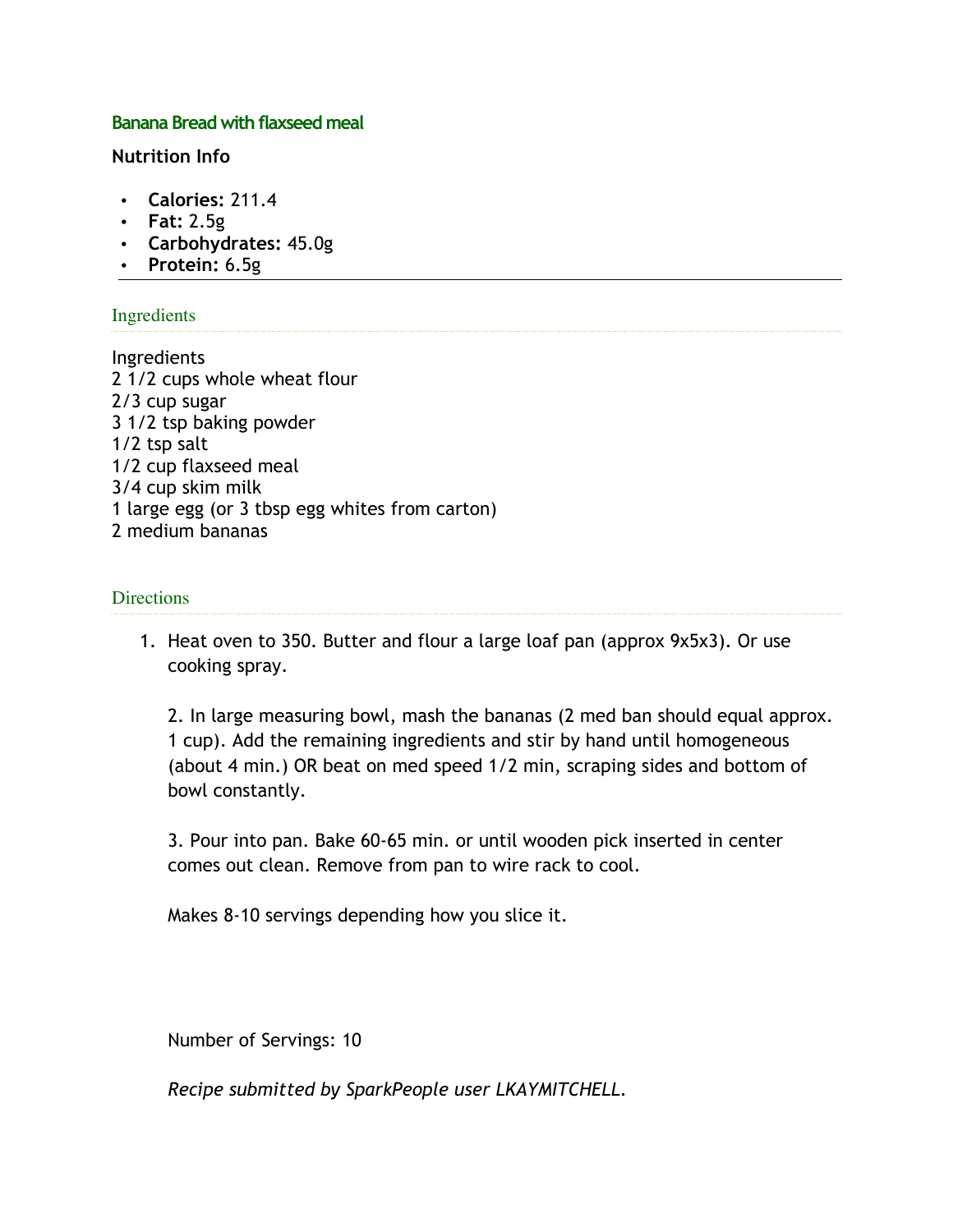

Crock Pot Steel Cut Oatmeal: Apple Cinnamon

## **Ingredients**

- 2 Apples- Cored & Chopped (Peel if you like, I leave the skins on mine)
- 1 tsp Cinnamon
- 2 T Brown Sugar (I use Brown Sugar Splenda Blend)
- 1 tsp Vanilla
- 2 Tbsp Light Butter- Cut into Pieces
- 1 Cup Steel Cut Oats
- 1½ Cups Skim Milk
- 1½ Cups Water (note this is an ingredient for the inside of the bowl, additional water will be needed for double boiler)
- Garnish: Nuts, Raisins

## **Instructions**

- 1. Place glass bowl inside your crockpot and add water outside of the bowl until it reaches halfway up the bowl.
- 2. Add all ingredients inside the bowl except garnish and stir.
- 3. Cook on low for 8 hours.
- 4. Stir well and serve with garnish.

Recipe by **Recipes That Crock!** at http://recipesthatcrock.com/crock-potsteel-cut-oatmeal/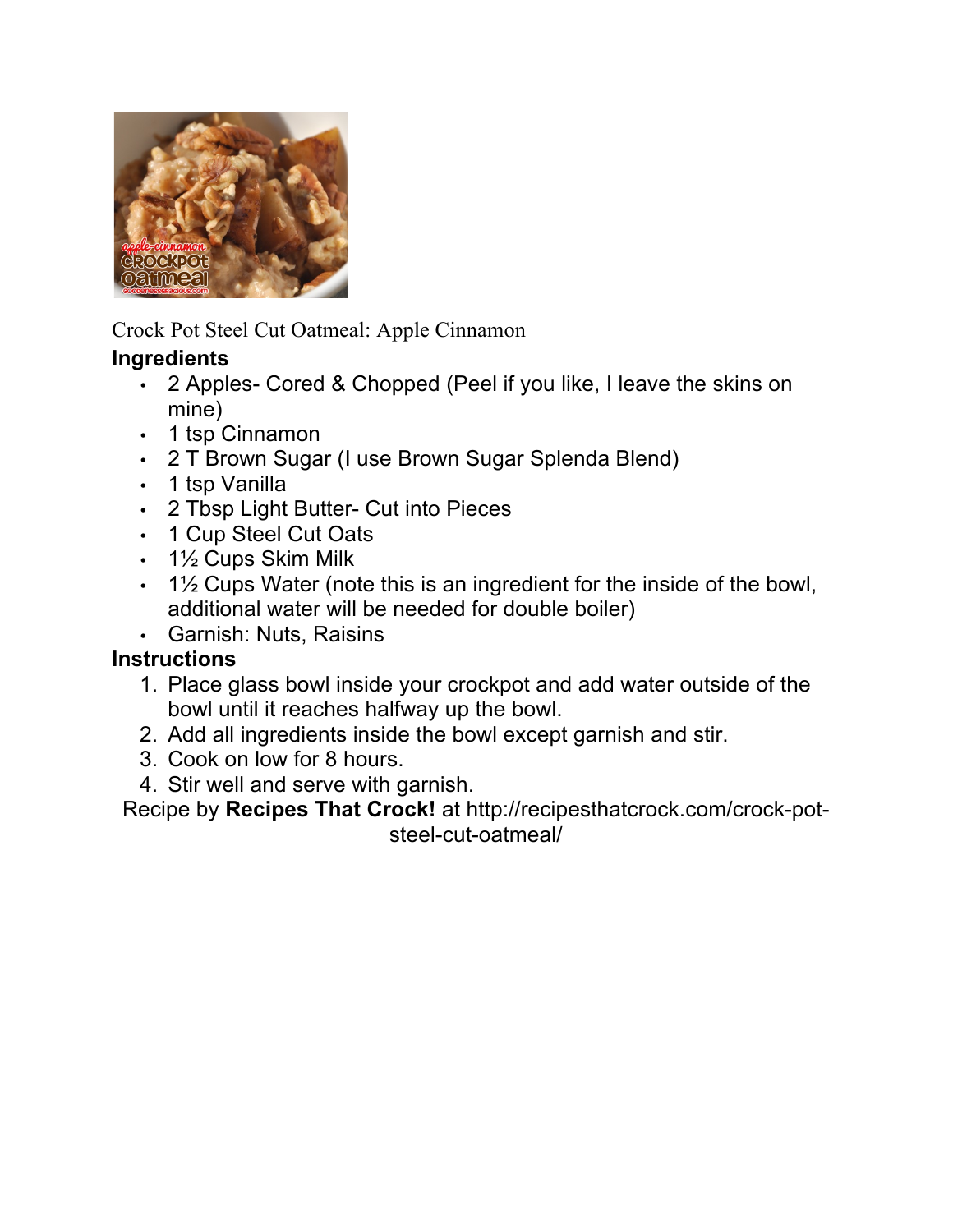### **Sweet Potato, Carrot, Apple, and Red Lentil Soup**

Ingredients:

¼ cup butter

- 2 Large sweet potatoes, peeled and chopped
- 3 large carrots, peeled and chopped
- 1 apple, peeled, cored and chopped
- 1 onion, chopped
- $\frac{1}{2}$  cup lentils
- % teaspoon minced fresh ginger
- $%$  teaspoon ground black pepper
- 1 teaspoon salt
- $%$  teaspoon ground cumin
- $\frac{1}{2}$  teaspoon chili powder
- ½ teaspoon paprika
- 4 cups vegetable broth

Plain yogurt

#### **Directions**

- 1. Melt the butter in a large, heavy bottomed pot over medium-high heat. Place the chopped sweet potatoes, carrots, apple, and onion in the pot. Stir and cook the apples and vegetables until the onions are translucent, about 10 minutes.
- 2. Stir the lentils, ginger, ground black pepper, salt, cumin, chili powder, paprika, and vegetable broth into the pot with the apple and vegetable mixture. Bring the soup to a boil over high heat, then reduce the heat to medium-low, cover, and simmer until the lentils and vegetables are soft, about 30 minutes.
- 3. Working in batches, pour the soup into a blender, filling the pitcher no more than halfway full. Hold down the lid of the blender with a folded kitchen towel, and carefully start the blender, using a few quick pulses to get the soup moving before leaving it on to puree. Puree in batches until smooth and pour into a clean pot. Alternately, you can use a stick blender and puree the soup right in the cooking pot.
- 4. Return the pureed soup to the cooking pot. Bring back to a simmer over mediumhigh heat, about 10 minutes. Add water as needed to thin the soup to your preferred consistency. Serve with yogurt for garnish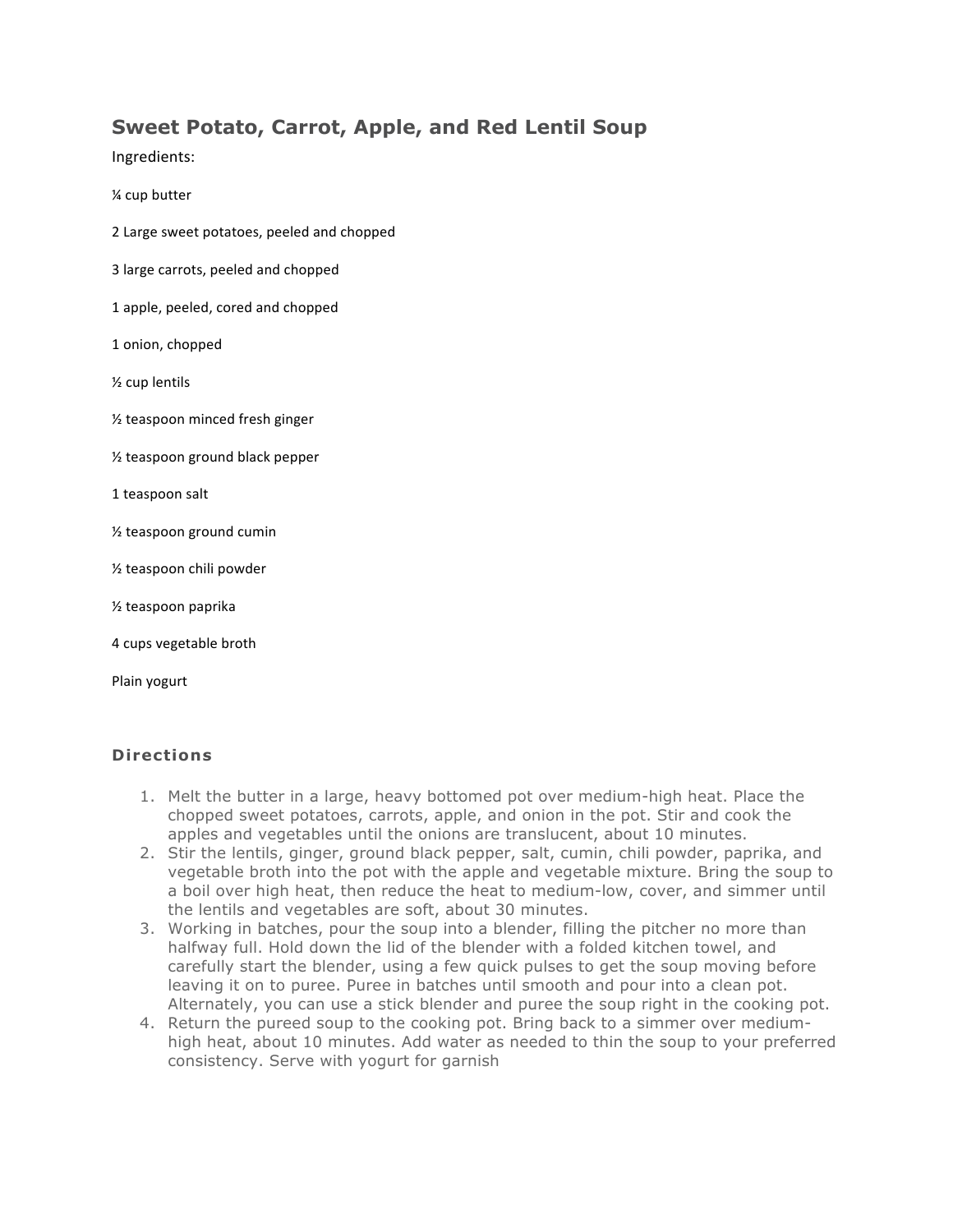### **Fruit and Yogurt Smoothie**

### **Ingredients**

- **1 Banana**
- **1/2 cup yogurt**
- **1 ½ teaspoons white sugar**
- **¼ cup pineapple juice**
- **1 cup strawberries**
- **1 teaspoon orange juice**
- **1 teaspoon milk**

#### **Directions**

1. Blend the banana, yogurt, sugar, pineapple juice, strawberries, orange juice, and milk in a blender until smooth.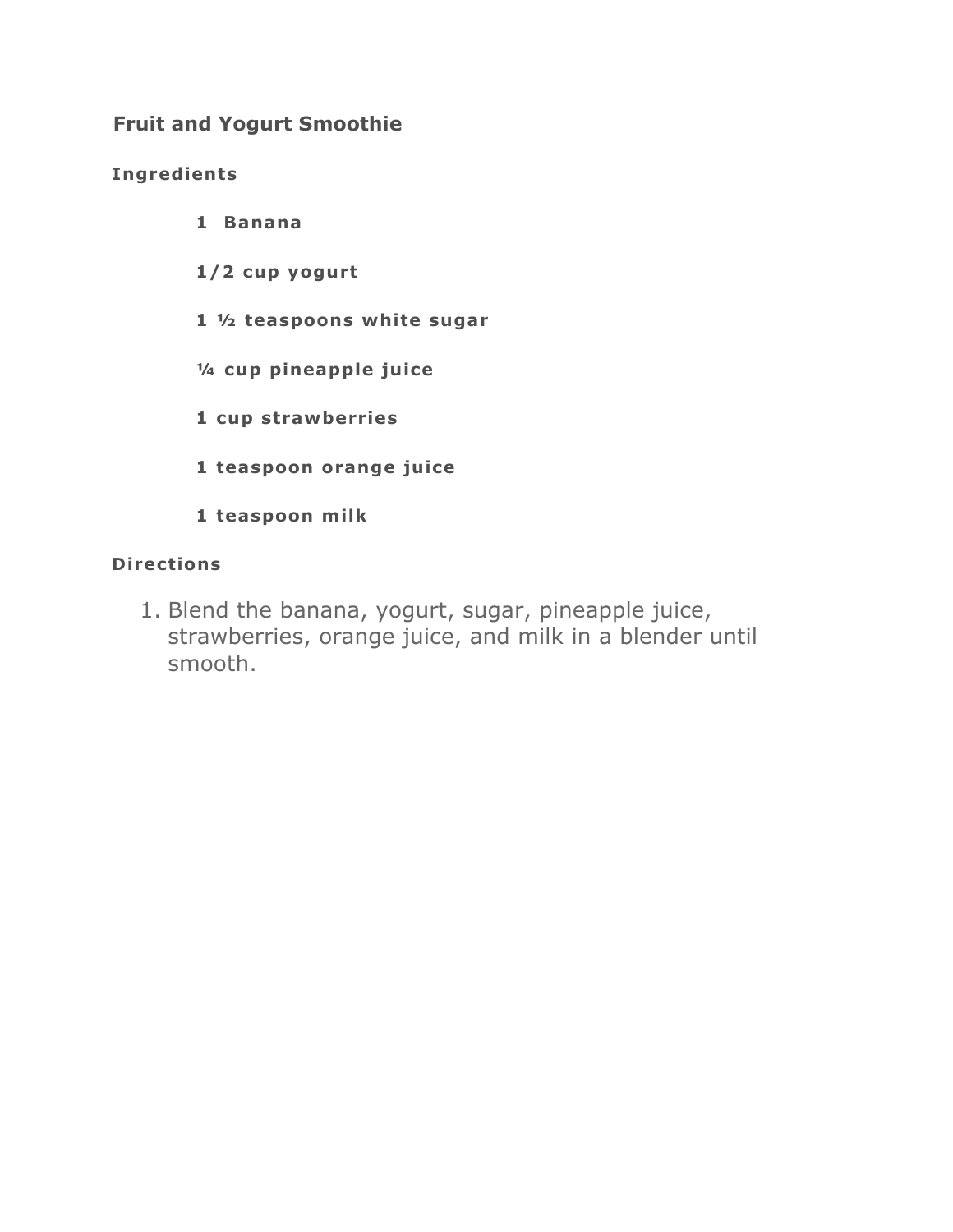# **Taste**<sub>fHome</sub>

# **Tomatillo Salsa Recipe**

"Dare to deviate from tomato salsa and try this tomatillo-based version for a deliciously addictive change of pace. It's fantastic on its own with tortilla chips or served as a condiment alongside a variety of meats." —Lori Kostecki, Wausau, Wisconsin

**TOTAL TIME:** Prep/Total Time: 20 min. **YIELD:**9 servings

## *Ingredients*

- 8 tomatillos, husks removed
- 1 medium tomato, quartered
- 1 small onion, cut into chunks
- 1 jalapeno pepper, seeded
- 3 tablespoons fresh cilantro leaves
- 3 garlic cloves, peeled
- 1 tablespoon lime juice
- 1/2 teaspoon salt
- 1/4 teaspoon ground cumin
- 1/8 teaspoon pepper
- Tortilla chips

## *Directions*

- **1.** In a large saucepan, bring 4 cups water to a boil. Add tomatillos. Reduce heat; simmer, uncovered, for 5 minutes. Drain.
- **2.** Place the tomatillos, tomato, onion, jalapeno, cilantro, garlic, lime juice and seasonings in a food processor. Cover and process until blended. Serve with chips. Yield: 2-1/4 cups.

**Editor's Note:** Wear disposable gloves when cutting hot peppers; the oils can burn skin. Avoid touching your face.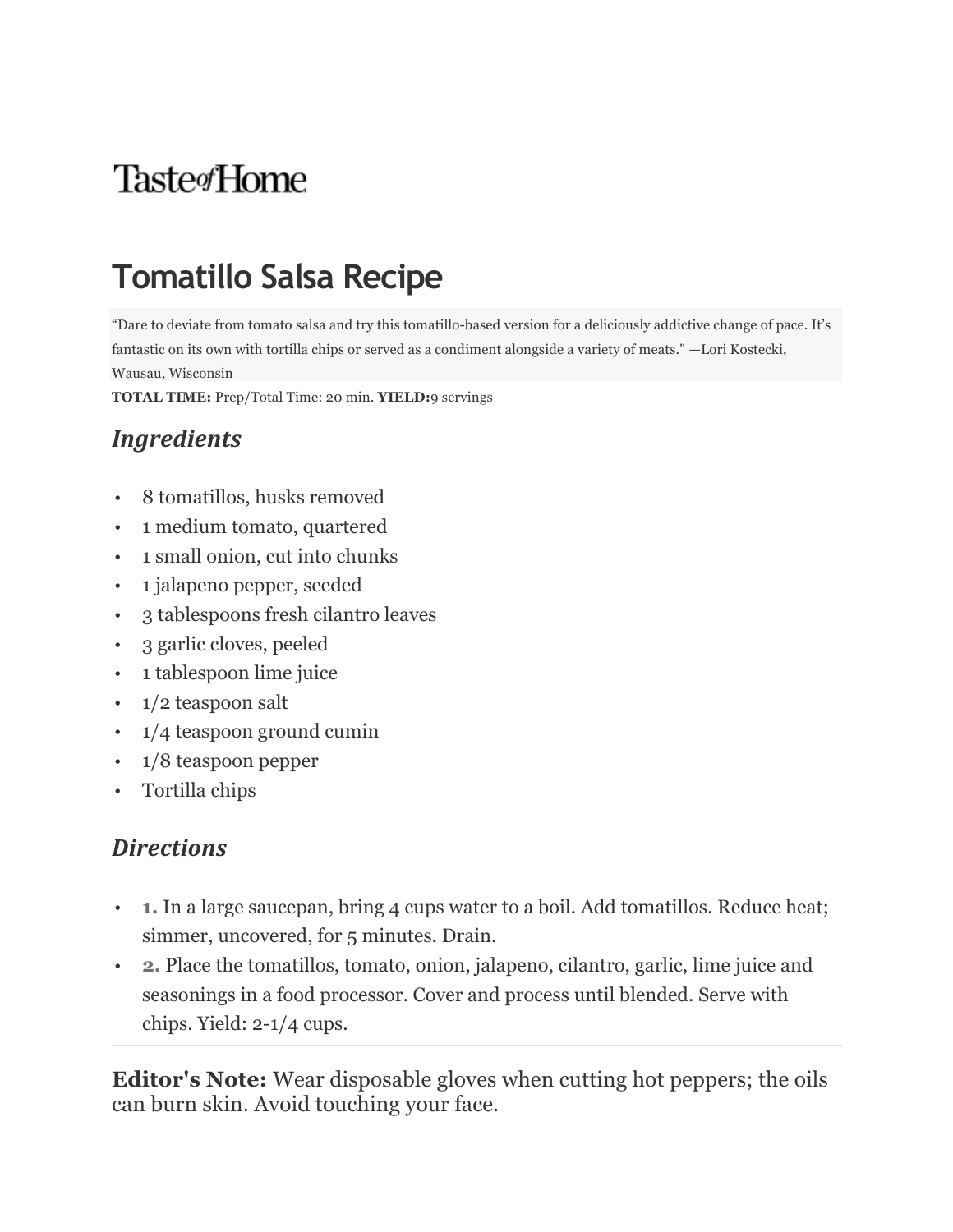## **Greens Sautéed with Garlic, Raisins and Pine Nuts**

### *A favorite Recipe for greens from Terry's Berries Farm*

2 large bunches hearty greens, such as collards, kale, mustard or turnips, chard

 $%$  cup raisins

- 3 tablespoons olive oil
- 7 large cloves garlic, minced
- $\frac{1}{2}$  cup pine nuts, lightly toasted
- 1 small red onion, very thinly sliced
- % teaspoon salt
- 4 tablespoons balsamic vinegar
- Shred, wash and drain the greens. You will have 10 cups or more of greens. (They cook down and I can eat this whole thing)
- Bring  $\frac{1}{2}$  cup of water to a boil in a large nonreactive pot over medium-high heat. Gradually add the greens, stirring them down with each addition. When all the greens have been added and are well wilted, add the raisins, partially cover the pan and reduce the heat to medium. Cook, stirring occasionally and adding more water if necessary, until the greens are very tender, 10 to 20 minutes.
- Meanwhile, combine oil and garlic in a small skillet and cook over low to medium heat until the garlic is soft, 3 to 4 minutes. Stir in the pine nuts, remove from the heat and set aside.
- Ina small bowl, toss together the onion and salt and set aside.
- When the greens are cooked, pour off any liquid remaining in the pot without draining thoroughly so the greens remain moist. Stir in the vinegar and garlic oil. Transfer to a serving dish, arrange the wilted onions over the top and serve right away.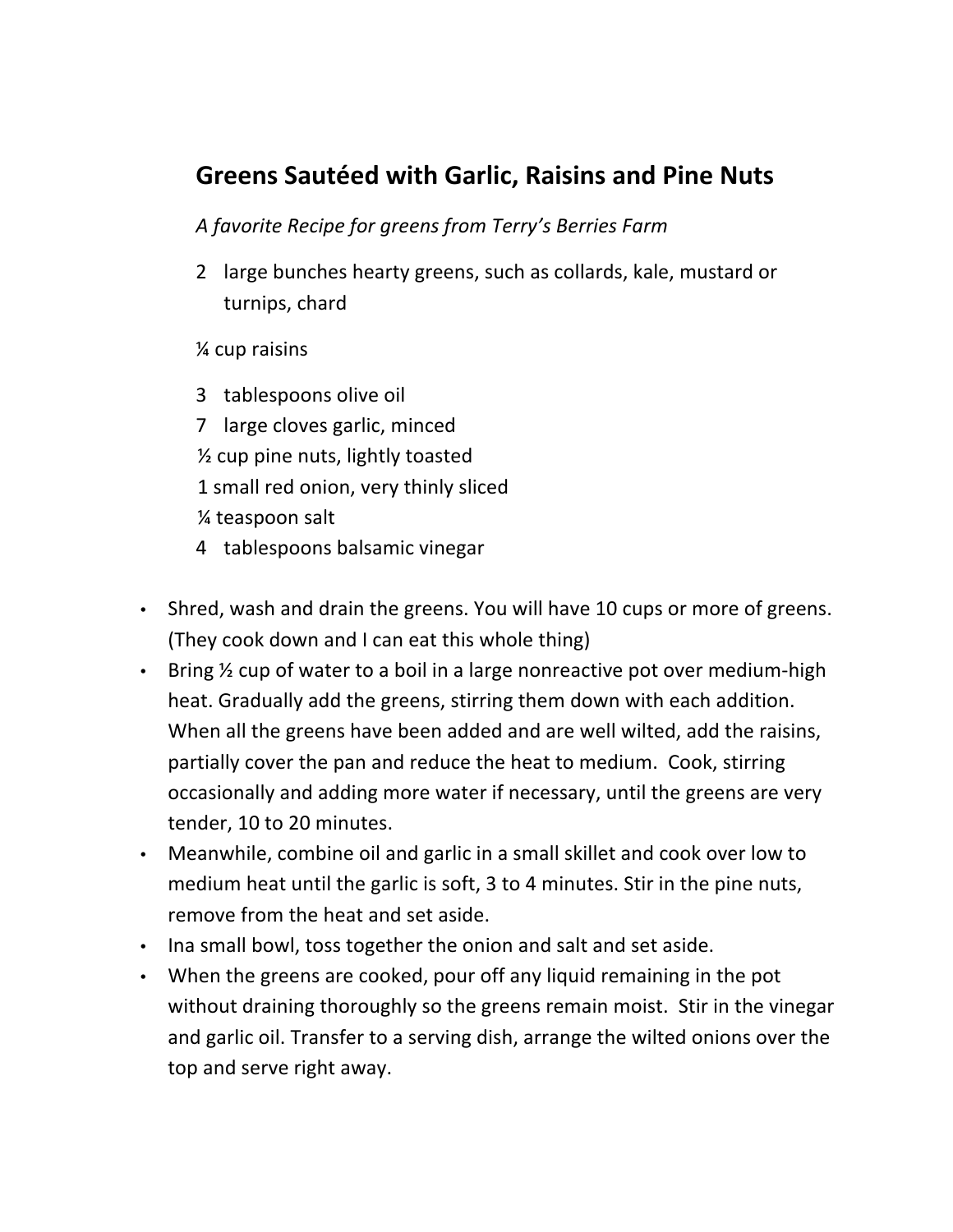## Watermelon, Feta & Mint Salad

Ingredients:

- 1(5 lb) watermelon, rind removed, flesh cut into bite-sized chunks
- 4 ounces feta cheese, crumbled
- 3 tablespoons fresh mint, roughly chopped
- 3 tablespoons balsamic vinegar

## Directions:

1. In a large bowl add the watermelon, feta, and mint. Drizzle with balsamic vinegar and lightly toss to combine. Serves 4-6 Recipe from Food.com

## Sautéed Broccoli

Ingredients:

- 1 large head broccoli, stalks trimmed
- 4 tablespoons butter
- 2 cloves garlic, thinly sliced in rounds
- 1 teaspoon salt
- $\frac{1}{4}$  cup slivered almonds

## Directions:

Cut stalk of broccoli from florets. Peel the stalk and cut the stalk into  $\frac{1}{4}$  inch rounds. Cut head of broccoli into florets. In a large sauté pan, toast almonds until golden, about 4 minutes. Remove from pan. Add butter and when melted, add garlic and sliced stalks. Sauté, until garlic turns golden and stalks start to brown, 2-3 minutes. Add the florets and continue cooking another 2 minutes. Add  $\frac{1}{4}$  cup water and cover pan. Cook broccoli until crisp tender, about 3 minutes more. Season with salt. Stir in toasted almonds and serve.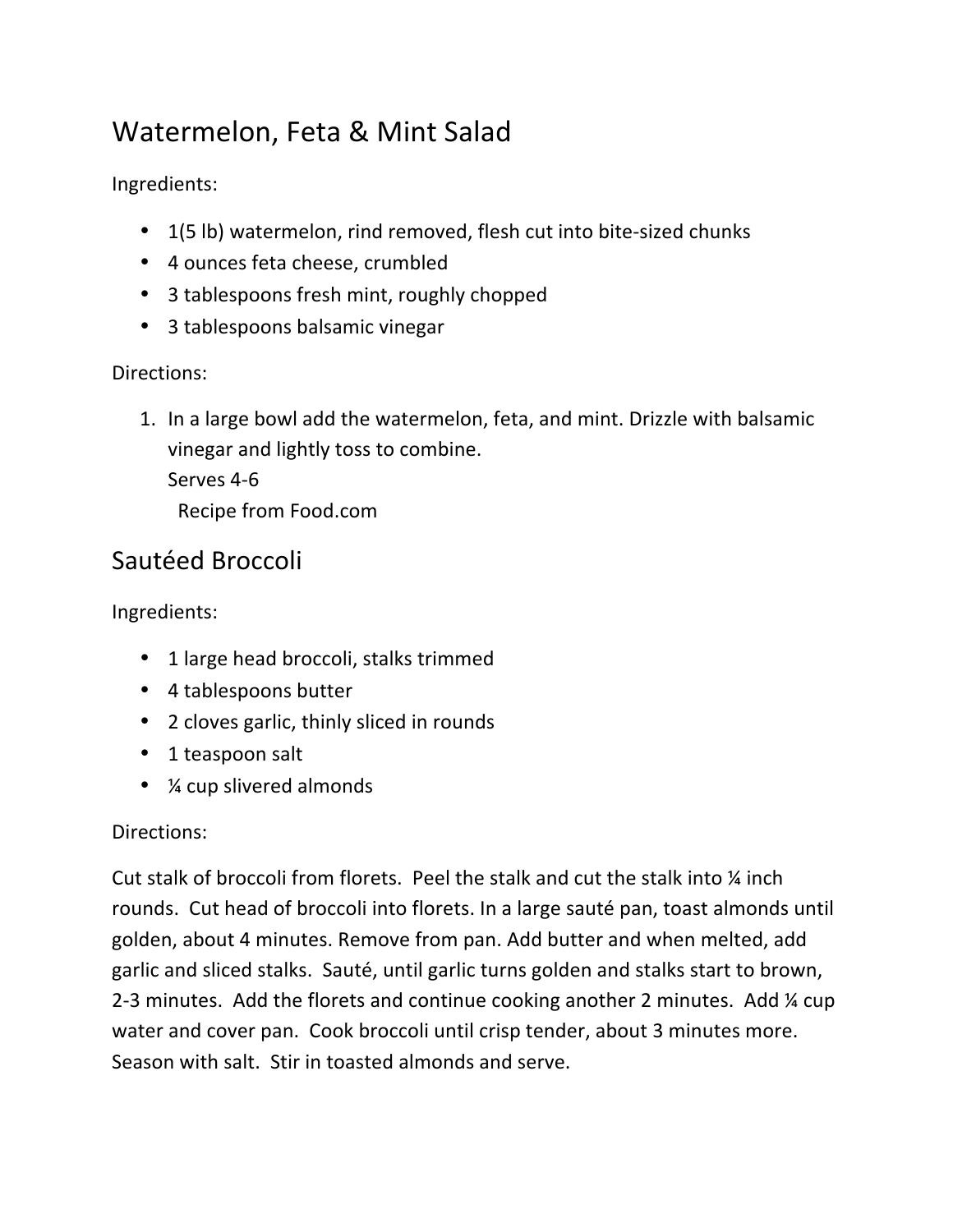## **Rice Pilaf with Mushrooms and Pine Nuts**

*Rice pilaf, rice browned first then cooked in stock with mushrooms, onions, and toasted pine nuts.*

- ! **Cook time:** 1 hour
- ! **Yield:** Serves 6 to 8.

#### **Ingredients**

- ! Up to 4 cups of chicken or vegetable stock (vegetable stock for vegetarian option, gluten-free stock for glutenfree version), depending on the type of rice you are using, or a mixture of water and stock\*
- 1/2 cup pine nuts
- ! 5 ounces shiitake, cremini, or button mushrooms, roughly chopped
- 1 Tbsp olive oil
- 2 cups long grain white rice
- 1/2 cup chopped green onions or yellow onions
- 2 teaspoons salt, plus more to taste
- 1/2 teaspoon ground black pepper, plus more to taste
- 2 Tbsp butter
- ! 1 cup (loosely packed) chopped arugula, watercress, or 1/2 cup chopped fresh parsley

*\* The amount of stock you use for this recipe is dependent on the type of rice you are using, and the cooking directions on the package of rice. For example, if your rice calls for 1 3/4 cups of liquid for 1 cup of rice, then use 3 1/2 cups of stock/water for the 2 cups of rice that this recipe calls for.*

#### **Method**

**1** Measure out the stock according to the liquid requirements on your package of rice for 2 cups of rice. Place in a 2 quart sauce pan and bring to a simmer. While the stock is heating, prepare the pine nuts, mushrooms, and rice in the next three steps.

**2** Heat a large sauté pan on medium high heat. Add the pine nuts. Toast, stirring occasionally until lightly browned and fragrant. Remove the pine nuts from the hot pan to a bowl, set aside.

**3** Return the pan to the heat. Add the chopped mushrooms. Dry sauté the mushrooms (using no fat), stirring occasionally, until the mushrooms give off much of their moisture and begin to brown slightly. Remove the mushrooms from the pan, set aside (can add to the same bowl as the pine nuts.)

**4** Add olive oil to the pan and increase the heat to high. Add the white rice, spreading the rice out in the pan and stirring to coat with the oil. Cook for a couple of minutes, stirring occasionally, until the rice begins to brown. Mix in the onions, and cook for a couple minutes more, until the onions soften and turn translucent. Add the pine nuts and mushrooms to the rice and remove from heat.

**5** Carefully add the rice mixture to the saucepan with the hot stock. Mix in the salt and pepper. Bring to a simmer, reduce the heat, and cover the pan. Cook according the the rice package instructions, anywhere from 15 to 45 minutes, depending on the type of rice. Remove from heat and let sit covered for 10 minutes.

**6** Stir in the butter and and chopped arugula, watercress, or parsley. Fluff up with a fork. Add more salt and pepper to taste.

PrintTopSimply Recipes http://www.simplyrecipes.com

Back to Rice Pilaf with Mushrooms and Pine Nuts on Simply Recipes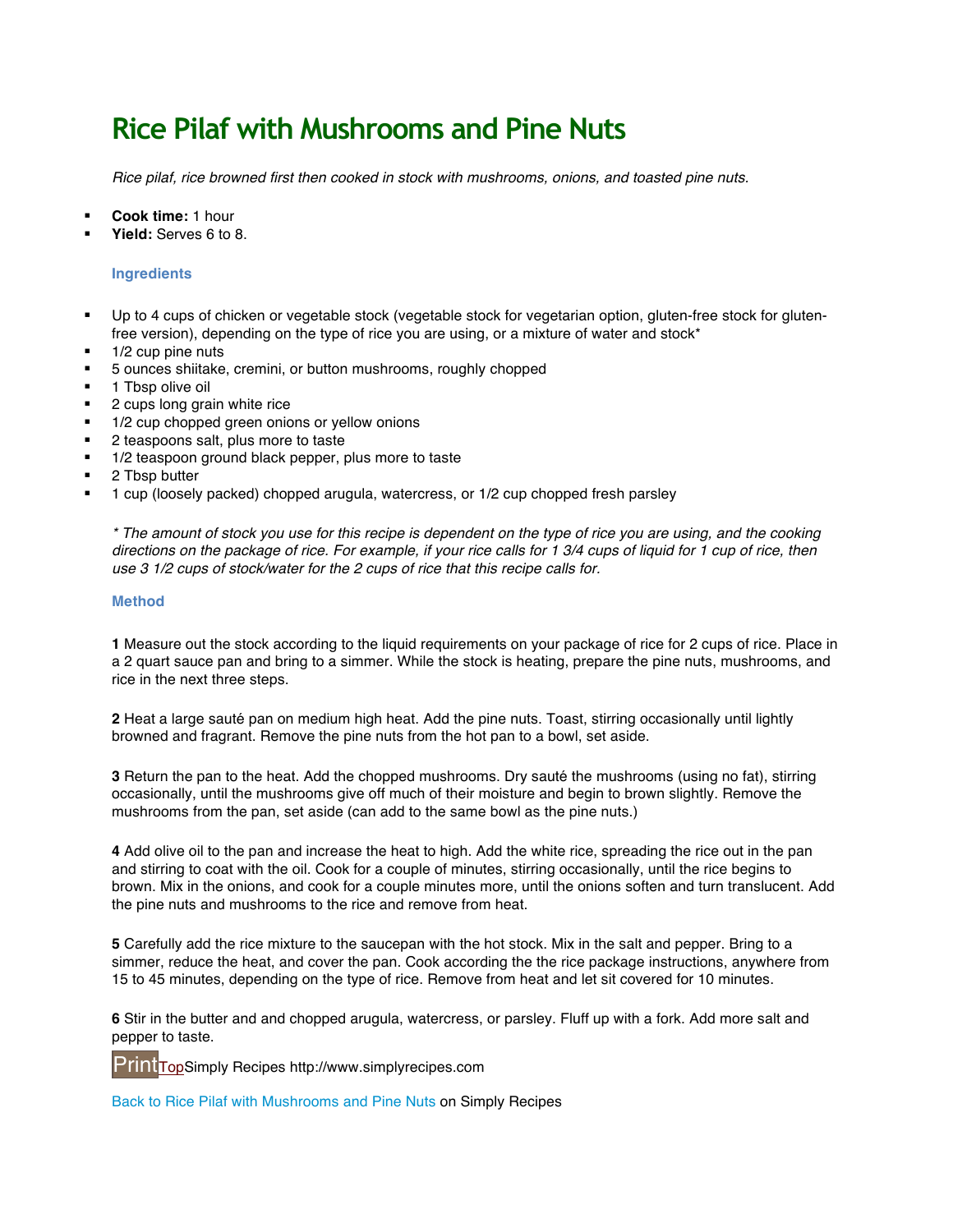## Deviled Eggs

Ingredients:

- One dozen hard boiled eggs
- ½ cup mayonnaise
- 1 Tablespoon lemon juice
- 1/2 teaspoon dry mustard
- 1 teaspoon Worcestershire sauce
- Kosher salt, to taste
- Ground white pepper, to taste
- Cayenne pepper, to taste
- 1 Tablespoon finely chopped chives, for garnish
- Paprika, for garnish.

• **Preparation** 

- 1. Peel the eggs and slice them in half lengthwise. Remove the yolks and put them in a mixing bowl.
	- 2. Mash up the egg yolks with a fork or a potato masher. To obtain an extra-smooth consistency, you can force the mashed yolks through a mesh strainer or sieve, but this isn't totally necessary.
	- 3. Add the mayonnaise, lemon juice, mustard and Worcestershire sauce and blend until smooth.
	- 4. Season the mixture to taste with salt, white pepper and cayenne pepper.
	- 5. Now you can carefully spoon the mixture into the halved egg white sections.
	- 6. Dust with paprika and sprinkle with finely chopped chives.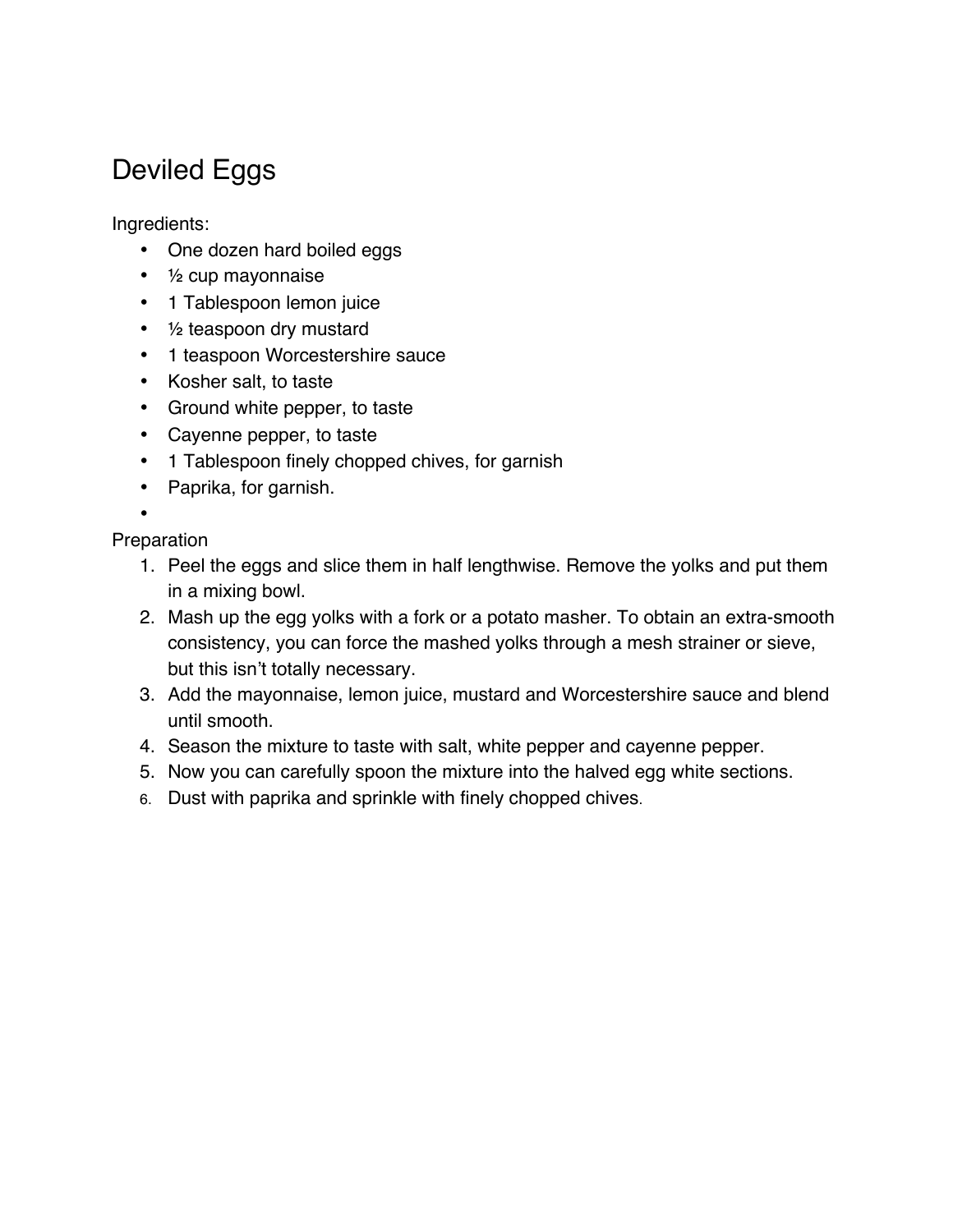### Banana-Kiwi Salad

#### http://www.eatingwell.com/recipes/banana\_kiwi\_salad.html

*From EatingWell: February/March 2006*

Put away any preconceived notions of Grandma's fruit salad. This unusual combination of tropical fruit in a savory shallot vinaigrette will have you dreaming of the tropics.

**4 servings** | **Active Time:** 25 minutes | **Total Time:** 25 minutes

#### **Ingredients**

- 2 tablespoons lime juice
- 1 tablespoon canola oil
- 1 tablespoon minced shallot
- 2 teaspoons rice vinegar
- 1 teaspoon honey
- 1/4 teaspoon salt
- Pinch of cayenne pepper, or to taste
- 4 kiwis, peeled and diced
- 2 firm ripe bananas, cut diagonally into 1/2-inch-thick slices
- 1/2 cup diced red bell pepper
- 2 tablespoons thinly sliced fresh mint<br>• 2 tablespoons chonned cashews to as
- 2 tablespoons chopped cashews, toasted (see Tip)

#### **Preparation**

1. Whisk lime juice, oil, shallot, vinegar, honey, salt and cayenne in a medium bowl. Add kiwis, bananas, bell pepper and mint; toss to coat. Serve sprinkled with cashews.

#### **Nutrition**

Per serving : 170 Calories; 6 g Fat; 1 g Sat; 3 g Mono; 0 mg Cholesterol; 30 g Carbohydrates; 3 g Protein; 5 g Fiber; 151 mg Sodium; 544 mg Potassium

1 1/2 Carbohydrate Serving

**Exchanges:** 2 fruit, 1 fat

#### **Tips & Notes**

• **Tip:** To toast nuts & seeds on the stovetop: Toast in a small dry skillet over medium-low heat, stirring constantly, until fragrant and lightly browned, 3 to 5 minutes.